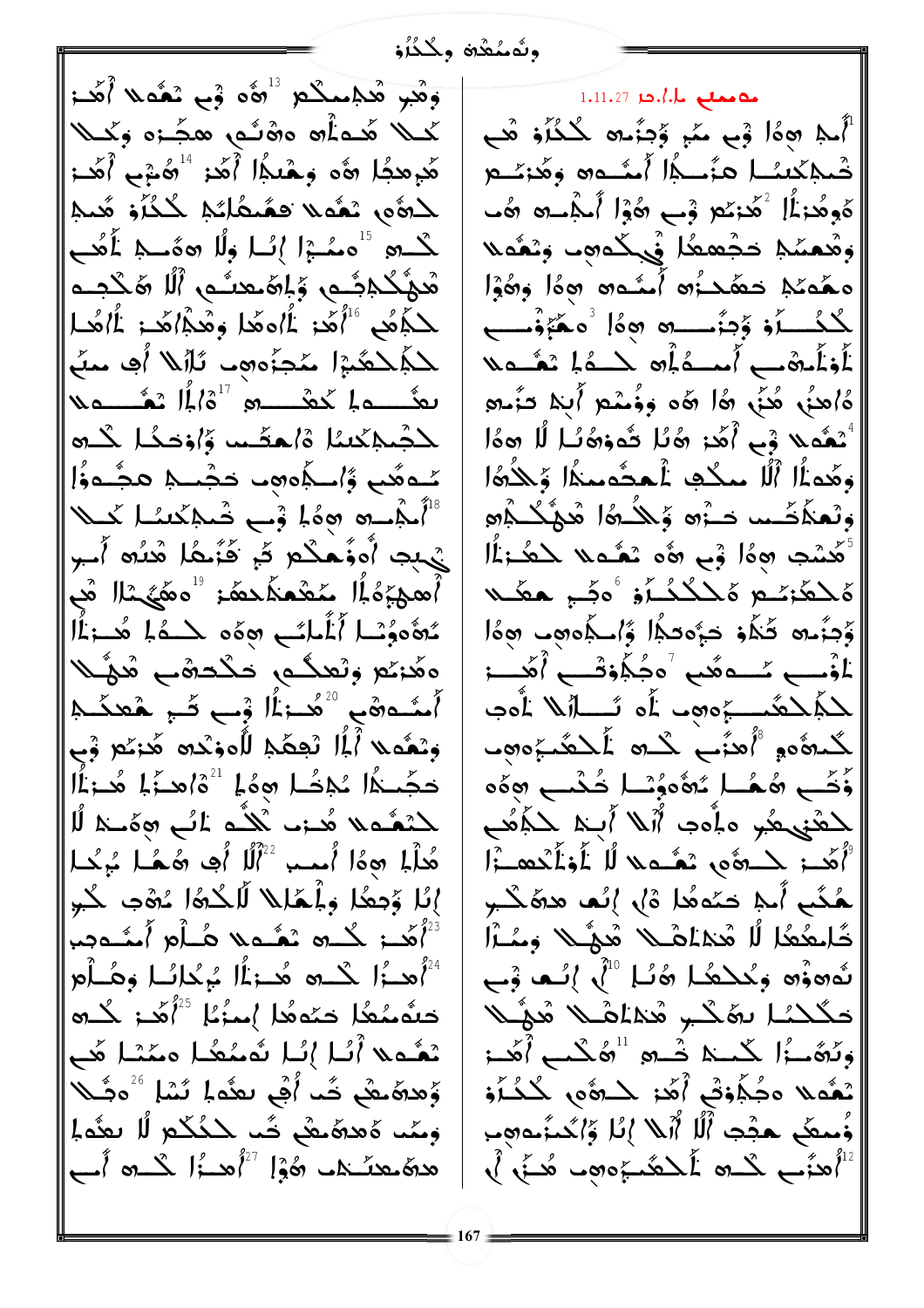وئەممُعْدە ولْكْدُو

هَجُوزًا وَهُوَ ضَبْرٍ هَجُوزًا أَحَكَمِوه ههُا هكْزِبُمُ مِجَاهُا هُىعُا هِهْا كَــلا أَوْكُمْ "ةُ}هُد يُعُمِيْ حَقْمَتْ شَاجُهِ هُوْا أُهِيزًا كُنْهُ هُنْ ذَٰلًا مُنْتَوْهُ وَهُو مَّىــِمَ! مُــ; فَـــي ضَـَرٌه هــَ; ـُــــه أَوْتَـٰذُا لَكُـْنَ يُـٰهَ مَّـٰ مَـٰهُمْ مِنْ الْمُتَامَ الْمُتَامَ الْمُتَامَ تْعُدِيدْ لَمْ أَحِدْبَا حُكْجِبٍ وْلِي بْلْخَمْعِيْبَ أْسِلْبِ هُوَجِشْهِ وَجَدْهُ إِلَّهُ وَهَجَدَهِ ثَابُهُــا هُـه ههُو يُعُـــوها أُؤُـــــو كْمِنُوهِ لِلْكُلا وْاهُمْ أُجُلْ هُوَوْا إِنُا كْبِرٍ وَحْكَمْتُدَاسِبِ ۚ وْالْكَ لَيْهَا إِنَّا وَّحِجَّدَاجُو هُعَد أَبْطِ كُبِّ أَلَّا مُدِيَّلا فْعَمَا هُنَا وِهُـأَمْ أُهَٰـٰٓ إِنَٰا هُـْمَـٰ وَّلهُ معلقُ وَّابِط هُبَّوْ أُلب <sup>43</sup>هجُو أُهْتَ هُكْبٍ هَـدُا حَمُـلًا ؤُهُـا كُـدُرَّوْ ۚ أَا لِكُمْ:  $\stackrel{4}{\sim}$ ە لَهُمْ اللّٰہِ أَهْمِيَٰ أَمْسِيَّهِ مَعْ سَمِّسَتَّمْ مِنْ مَجْسَمَةً هْ أَكَـــده بَ أَهُمـــزُ، خصَّــدووُّا أَهَـــز مدەمبەھ ئەسلام ھەزاۋەب كاھىت أَأَلاً ۚ ٥هُنَّهُ ثَــالٌ هُبِ مُرْهُ٥وُنَــا وۡۤالِمُ٥ للهُ أَ هُٰٓئِكُمْ قَٰٓجٍ مِعِلُوا هُـَٰٓءٍ وَجُدَجَٰٓجٍ مَعْد الْمَعْدِدِ عَمْدِهِ مَا مَا مَعْدِهُ مِنْ مَعْدَوْهِ أَأْكُدُ كُدُمْ! فَزُمْهَا وْأَهْدَهِ كُدْوَى هُرْم وَّحكُ مُعُملا \*  $20.17.28$   $\triangle$ أَحَدُّمَــِ مَاهُ أَوْسَى مُعْــمَــدَ وَتُـمَّـــعَــ للْمؤْهكْسِ هُوجِّسْهْ كْلِجْوْحِيْهُسْهْ لَمْحَمَّـــ وَمِن خَمَّـــومِ وَحَمَّــوهُ حًاه; مَمَّا هُ/هُ: حَدُّهِ, ۚ وَا هُحْمَب

هُــزب أَنُــا هدَهَ حديثًـا إنـُـا وَّآيــٰهَ هِ َهِ همَّسُا حَزْهِ وَجِدُهُا وُابْلَا حَكَجِعًا  $11.28.46$ أَهِجْمِ أَهِمَٰٓ؛ هُكُبِ ٱلْأَجِهِ هِـَٰٓ؛ لمعَنْهُمْ سُلَمِهِ مُعْصَلِهُمْ وَأَهْزَا لَكُلُمْ وَّضَى ٱلْمَا مِمْـزْا لِكَجِب "ُوهَٰزِعُـمِ قَـٰٓءٍ لمفعكه مُعَه بحيى المنابئ الم كَمُبْلَحِ "هُ؟ وْبِي يْعْبُدِ لَا جَرْقُبِ أَبَارُ هِهَا كَمَنْكُمْ أَلَّا خُـــةٍ هِهَا خَــِهُـَ وُوَصَـٰٓهِۢٳ وۡٛٳُوۡـَـٰـٰٓهِ هُــٰٓ; أُإِ ۚ أَٰٓهُ ۖ هُ ثُمَّ وَبِ مُهُمْ وَمُ أَوْسِطِ مِهْمَ كَعَدُهِ حَجَّىٰدًا وَّهجُماسٌ وَهُوَ لَكُــْ وَمِعْرُو لمَعْبَمُع وَّجْهَا هُعَهِ نُقِعُهِ ٱلْكُمُّ أَحْدَّى شَكِّوَّه هِجَّزَه هُهُمْ وَكَكَحِزًا ٱلْلا حَمْدَدُا ۚ ۚ هُ۔ وَٓبِ مَّٰٓ مَّٰٓ مَّٰٓ وَٓ ۖ وَ ٱلۡ الۡ الۡ الۡ ا أَمِثًا وَٱلْمِلْوَوِفِ وَوَٰٓا مُعْشَفِينَ وَصَدَٰلِكُونَ تَعِكْمِ كَلا فَيَكْمَصِ هُاهِمْ! كَمْ هِ كُلُّه مْنَى مِهَمْنَ هُنَى لَا هُـأَلِمْ مِهْ أُممہ ''ْمُعَمِّلا وَّے ثَمِ ممارُہ وِجُجِمًا مكْدەُەدُدا ھُنُّە وْالْمُ كَعُدُو وَجُبْب أَبِلَكْلَا حَزَّەمْدَهِ هَ/أَسْلا تَجِهْهِ \* هُ/هُــز أَمِثُل هُعدَاهُ سُده بهُ اهزَى كُره هُـزَى اَا مسأم <sup>35</sup>ة/باْئے 50مَد وْهكـــــمٯم وَمْعُدَلا ۚ ۚ ۚ أَأَهْلُوَ بِهِ مَنْ مُحَمَّدٍ مَسْرَهِ تتما وُسْت رههُ الكت آرُانُهُب وُب هْدِهُو، أَهْدَى لَا هُمْضُمِهِ هِهَا هُنُا وَفَكَّامِبْ كَيْتُوهُمْ وَوَى هَاهْمَا لَيْخْتَجْ وُافِ هُنُا لَٰا تَعْدَلُ أَنْقُدِيهِ وَجِبِ ضَرِ هُدِكِكُلا خُمعُهِ وَحَده أَبَالَ حَجْمِهِ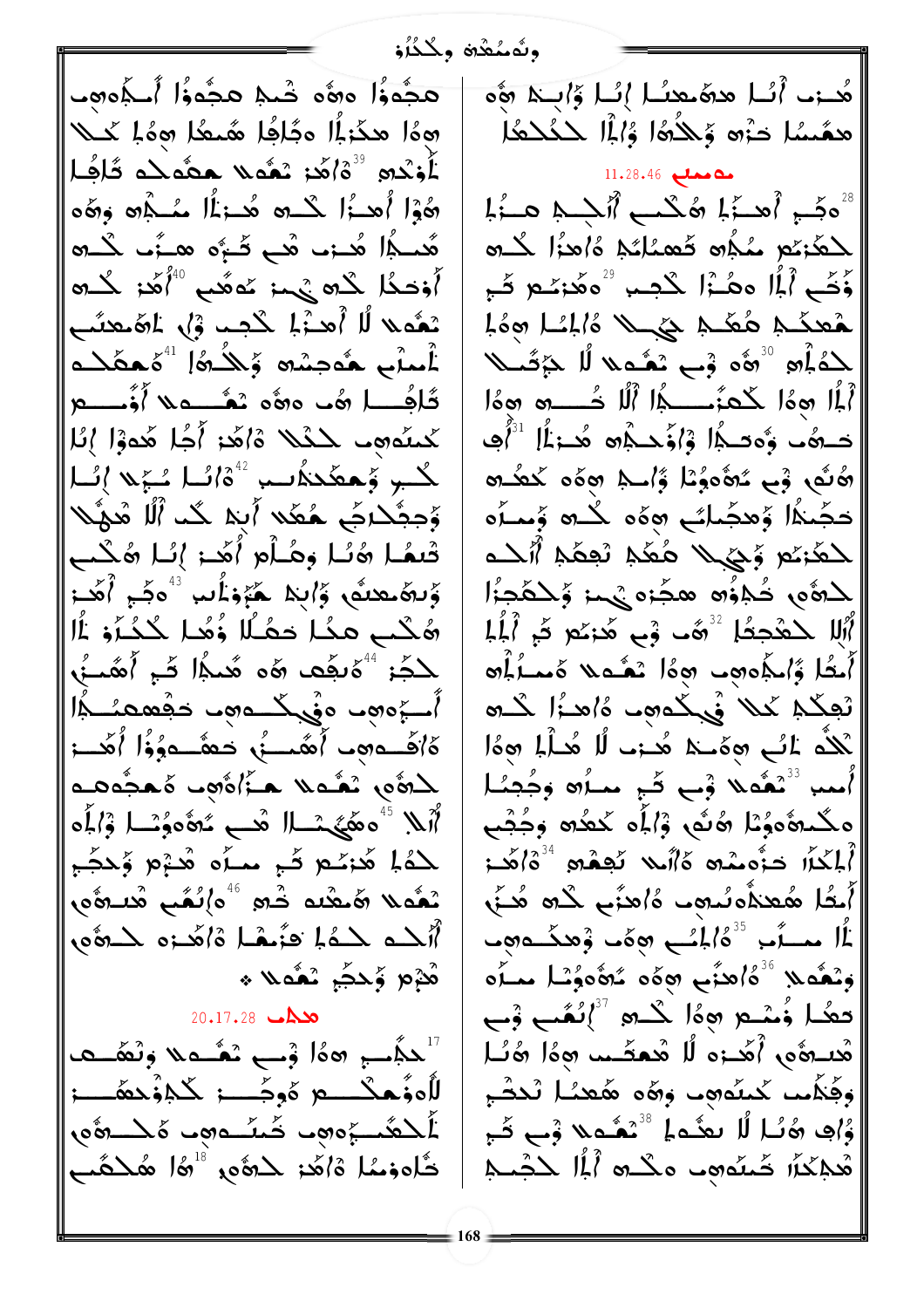وئەمئىئىزە ولمَىنْدۇ

هَٰۭٓٓٓٓۿۮؘٳۦڷ۞ۉٳۦٮڋؿٞڡ؞ػڄۦٕۢٳۦ۠ٛٛۥٛٞؖٞؠػؙٮۢٳ وَّجِسْنُوهِ وَإِنَّعْسَا لَٰا أَبَلًا وَتَعَذَّقَهُـــمَّ أَلَّا وَّىمَّعْـــم ەُونْــٰكُلا ئېمْـــە قُەزەنُــٰل مع المَرْزِهْ بِمُكْمَّد قادهمه وهكتما (1.1.1 لَّكُمْ الْمُتَمَّ أَوْهِ هُدَّةٌ مِنْ الْمَكْتُمَاتُ الْمَسْتَمَرَّةُ مِنْ الْمَسْتَمَرَّةُ مِنْ أَبِبْلَمَاهِ وَجَعِبُدُهُ مِنْ هُنَّمَٰٓ أَنْ مَلَّا لَهُمْ وَ هَذُمُ وَا مَعْظَلاً مِّ مُحَمَّلاً مَنْ مَهْدَهِ لَّهِ فَيْ هَذَاهُ مِنْ أَبَاءَ مِنْ أَهْمِينَ مِنْ هُنْــه هُـــ دُههُــا مهُـــع هـــرُم فْكَسِيَّةُهِ، وَحَكَّسْكُمْ أَهْلُهُمْ كَسْبَةٍ هْعِنْــُـمِ مَنْتَسُــل هُتَــه وَهُجَنُــل هــلُل هُهُنَــا كْـدُــبِ وَلَيْنِــــلا حَزَّهنَــا وهُدوهُا هَٰلمُهُا هُم تُعفُّا وُوهُــه وُهِنُسِيًٰا ۚ ٱلْ وَهُا وُسُكْسِرٍ وَهُ ۚ كَسِيرًا لَّا يَجْمَعُ نَّارَوْخَــــع هُــــع وْارْفِحنَــــمْ لِلْهِجِ أَبِـــٰهَا هَكْسِمٍ 50ْمِنْهُ كَمِيلًا وَقْعَدِ لِلْحُلُمُ هُعنا حكْحُر وِلْمحْمِ رِجُّه أَا هُوْا لُا فَهَجَمَا خَجِنَبَ إِنْمُا أَلَّا خَاجُجُوا ۚ وَجَرِ حكَــــلا مُتَسَــٰ اهُــْتَـــ مْــُلَا بِفَــلا ەھُىـــە ھَەھُمْ ۋىمىكـــەدا ۆُخـــەدا حَجَّدْهُ) هُكْبَ وُحْمَدْء ۚ هُمُعْدَ أَسْكُم وَّحْكُمْعُم حَدةُ وَمِنْعُمُوهَ كَارْقُعُمْ هَجْزُهُ؋مِ ۚ وَهُيَ خُكِّرَةٍ وَاللَّهَ فَ لمَكْمِ هُنَّى أَبِ أَبِدَأَهِ كَكُمْ ثَبِ لَٰا يُرِكْمِا هِهْا هُنُمَا هِهْ! أُهْمَى: كُمْ هِ هْعِدُهِ، أَهَٰذِ \* لَمَّهُ لَمَّ كَلَّمَ وَهَٰنَا ۖ أَشْنأُو، هزَّىـِ\$ا هَـٰ وْبِي أَهـٰذَا أَب حَدُّكُمْ وَمَحْسًا ۚ أُهَٰذِ كُلُّهُ ۖ هُعْشُمْ ۖ

مبئب لأدؤهك ومشتره وإنف هُعَمْكُمْ لِأَوْضُبِ دُوسْلَ هَكْمُهِـزْا ە ئىستىگىسىم ئىسى ئىگسىم ئا أەتملىشەنلىرە بىرىشكى ئىجانس خَـــه ەَنبُہُوَىٰـــه مى مقرارى مىگ هَكْمُعفُـا وَّالِكْــِيْا بِعُــُـومِ ٱلْمُشْمَعِ هُزَهُكُمْ كُلُّهُ أُهْلُوهُ وَجِئُكَ أُجِيَّت الْمُ حَسْسَهِ مِنْ يَجْرِيقُهِ صَدَالُهُ هِهُا لَكُهُ هُثِمْ لَنْ هُ وَبِي أَهَدْ لَكُ هُنُـا رُجِئُـا أَبِـٰهم أُهــزُا كُــهِ أَهُــز وِنْلاجُمِ شُكْبِ لْمُوْبِ حَتَّ مَيْرٍ شَيْ كَعَْمِبُو مِمْ هُو هُعُكْبِ حَعَكْتُ أَبِي "حمُّا مُعْدِدة وْاهْدْ لَا جُهَّد الْجَامِعِ الْمَوْمِينَ هُنا هُلگُم ابْلُه هُعصَب ابْلُه لحقْمَدُا قُعُما وْٱنْا حِبَّبِ حَقْمَـٰدًا أُه مَّدهَدُوَمِمُّا وْاْتُا حُقْمِ إِنَّا غُدْهِوْمِ أهنُّب كْــــ هُــــمتَسَب مبنَّـب  $\mathring{\ell}^{\scriptscriptstyle 23}$ هَـــز لِهُمْ تُعبِ أَحتَمْهِ مِعْدَهُمْ وَالْمُحَمَّدِهُمْ وْۢٱيُّا يُحِثْبِ ۗ إِيَّا ۖ أَحِجْجَہٖ وِۦآ ۖ اَحِسَّے ۖ وَٛ بِ ھُے مُعُملہ ہونے ہُعُکسہ لَا ہِوْیا وَّحْد وْ/نُا الْأَا لَّاحْد وْ/نايُحْجْ مْع أُجِبِ "كُبِ وْسِي هِعْكِدِهِ كَعْصَرُّا فِيْهِاهِ كَمِلا هُنَّهِ ذَوْبٍ أَسَّبٍ تَهْمَدُا أَلْتُمِ تعَسْمِلا ةْاهْدِ لِمَسْرَهُ مِ مُبِكْسٍ ابْلَاهِي وَذَّهَـــوَّهِ وَكَعِمْـاً هُزَـــوَّهِ أَنَّــهِ ەۋەۋئىكىس ھَگىمْپ بىلگىدۇە, أَلَّا هُجُنًا نَـهِ ۚ أَ خَىنُهِ ثَمَهُ ۚ أَلَّا هَب وُرِجْما حَجُّمٍ وِنُوهُا ذُخُل نُوهُا كَجُّمٍ، هفَّعمُنُا آهُ مَيْ وَرُجْلَ حَجَّمٍ وَنُـ90\$